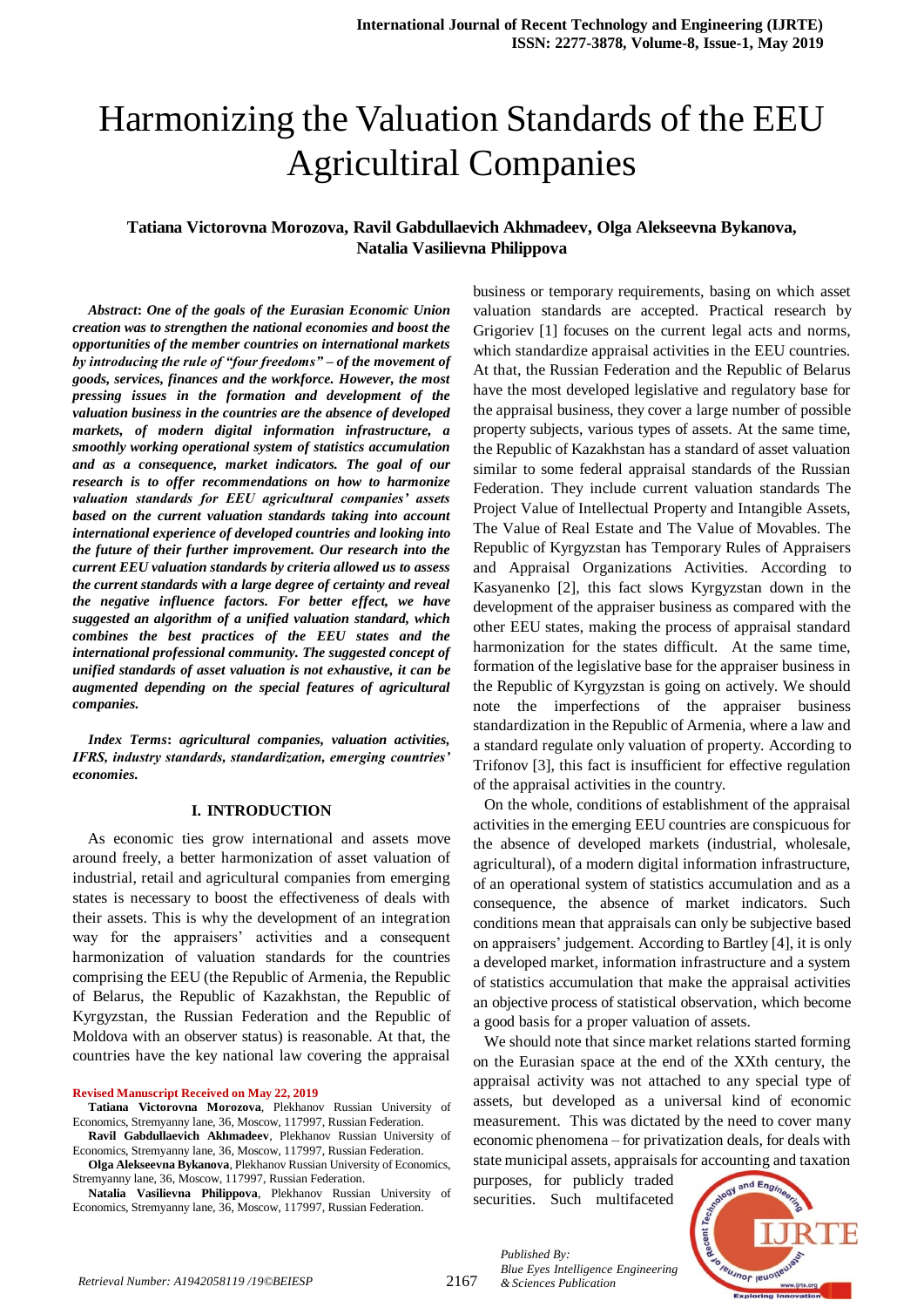targets mean a wide range of appraised property [5]. Besides, appraisers' standards and temporary rules may contain or not chapters devoted to industry specifics, for example, assets of agricultural companies. For instance, Alborov [6] notes that agricultural organizations have various specific features, which have to be included in valuations, because specific industries have objects typical only of specific activities. At that, agricultural companies can be represented by a wide range of activities, which appraisers should take into consideration while making professional judgement and making decisions, for example, crop farms, dairy farms, forestries, cattle farms, fish farms, pastures and other specialized types of operations. Different conditions of operations, industry specifics translate into the need to consider valuation of agricultural companies not like other firms. But according to Christopher [7], some discrepancies in the EEU appraisal business standardization legislation mean there is a need for harmonization of both appraisal legislation and the standards for asset valuation. An effective harmonization form for asset valuation standards is development and introduction of a system of unified standards for the member states. At that, harmonization of asset valuation standards of the countries will help us achieve functional balance of enactments in the appraisal business, ensure the level of balancing, which will help the legislative system in this area in all the EEU countries to function and develop in one direction. In the opinion of Valencia [8], a system of unified standards for the Eurasian Economic Union asset valuation should have a clear hierarchic structure, including for agricultural companies. This is why the key goal of our research is to provide recommendations on how to harmonize asset valuation standards for agricultural companies of the EEU taking analysis of the current appraisal standards as the basis and incorporating in it international expertise of developed nations as well as researching the way of their further improvement*.*

#### **II. PROPOSED METHODOLOGY**

# **A. A research of specifics of international regulation of appraisal activities**

We should discuss international experience of the appraisal business regulation to assess the current appraisal standards in the EEU countries. The current international and European appraisal standards are a product of globalization. Specialists Alnodel [9], Trifonov [3], Ekimova [10] note that the standards were developed taking experience of national appraisal standards, primarily American and British, as the basis. In particular, the methodological basis of appraisal activities standardization in the world are the International Valuation Standards, which are developed and issued by the International Valuation Standards Council (henceforth IVSC), which unites public organizations of appraisers of Europe and America (according to IVSC's data for 2018 it consists of 74 members from 54 states). The professional valuation business in developed countries was founded in the 1940s, while the International Valuation Standards Committee was set up in 1981. Globalization of international business is one of the main pillars of consolidation of valuation activities of appraisers from different states and creation of a system of unified valuation standards. At that, the International Valuation Standards Council unites several leading international valuation experts. In particular, the current activities of the council are supported by BNP Paribas, Deloitte, Duff & Phelps, Ernst&Young, Grant Thornton, Houlihan Lokey, KPMG, the Appraisers Association of America, founded by the Аррrаisal Foundation, the Chinese Appraisers' Society, etc.

At that, the International Valuation Standards Council has a lot of weight with the international political elite. Thus, in 2011, the Big Twenty included the council into the target group to prepare a report on economic stability on international capital markets, whic*h focused on harmonization of international financial reporting, audit, valuation, insurance, corporate management [11]. We should note that the new edition of International Valuation Standards, according to Ryska [12], paid more attention to procedural issues of doing valuation (procedural* standards), than methodological issues (methodological standards).

Along with the International Valuation Standards Council we can mention the European Group of Valuers' Associations (henceforth TEGOVA), which, according to 2018 information, consists of 72 valuers' associations from 37 countries representing over 70 000 appraisers in Europe (including the Russian Federation). Creation of this European Group of Valuers' Associations was mainly preconditioned by integration in Europe and foundation of the European Union. We agree with Carnevale [13] that now is the time when similar integration processes in another region triggered creation of the Eurasian Economic Union and naturally financial integration, including integration in valuation activities on the common space. At that, the European Group of Valuers' Associations issues European valuation standards. The standards are meant for appraisers and their clients and are a guidance setting the lowest allowed quality of appraisals. The standards are not obligatory, they are recommendations. They are used to develop national valuation standards of the European Union member states. The contents and structure of the European valuation standards differ from the contents and structure of International Valuation Standards – they are more detailed and sizable [14]. If there are situations during practical appraisals, which are not covered by the European valuation standards (for instance, valuation with the aim of taxation or valuation during forced sale), general valuation principles described in the standards are applied. Besides, valuation standards can be used for legal protection of appraisers [9]. The refusal to use the standards in some cases are justified by special circumstances, which are mentioned in valuation agreements and reports about valuations. At the same time, the European valuation standards have the following specific features:



*Published By: Blue Eyes Intelligence Engineering*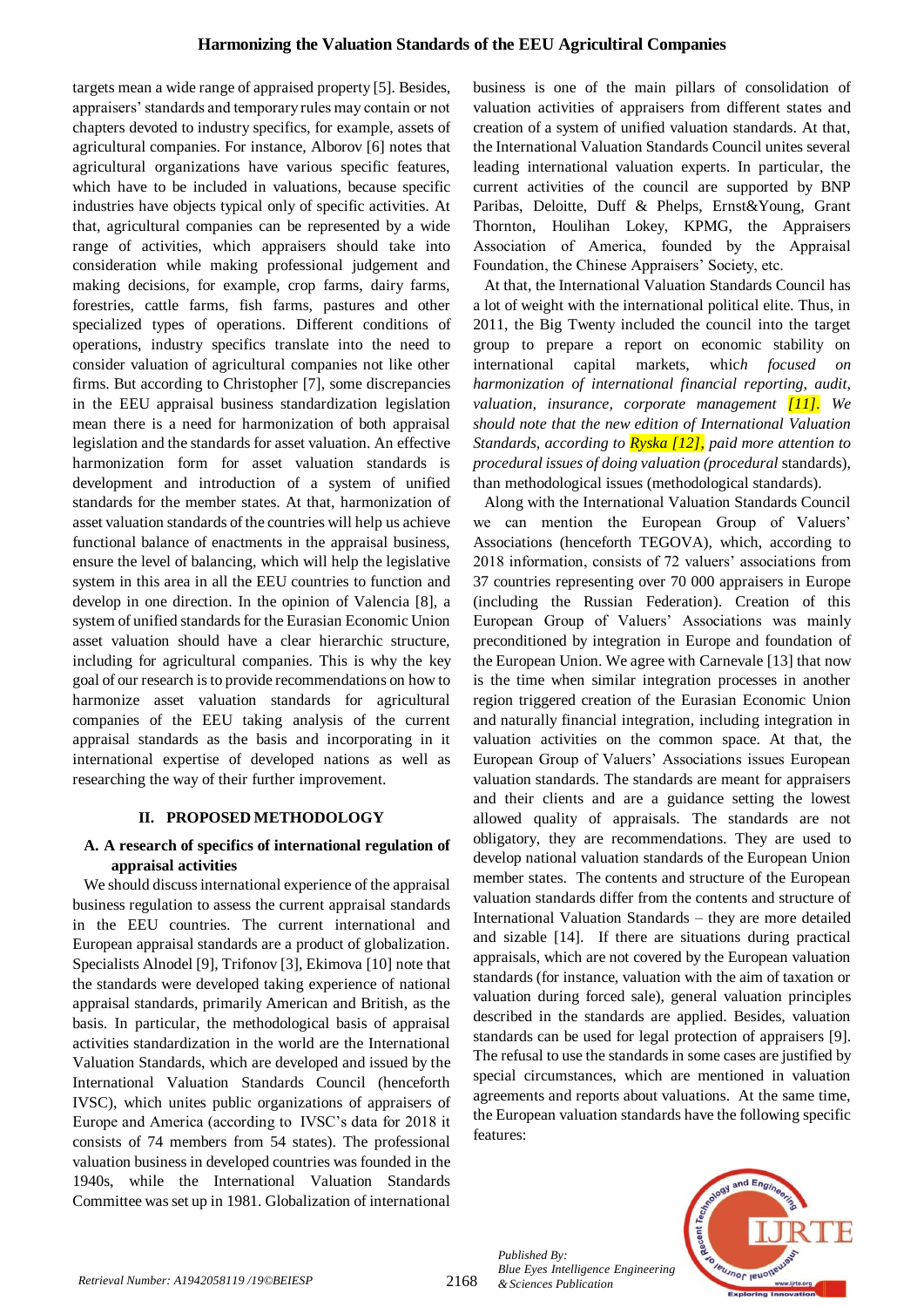- variety of valuation standards. One standard, like the eighth standard, deals with valuation of investment in securities on the one hand, аnd on the other with valuers' qualifications (we suppose that qualification issues shоuld be deliberated in one professional standard, which should be regularly improved);

duplication of material in different standards and methodical recommendations, for example, the requirements for a valuation report are presented both in the fourth and the ninth valuation standard (we believe that variety of some valuation standards and duplication of the same material in different standards make their use difficult in practical appraisal).

We should note that apart from international and European valuation standards, the U.S. valuation standards are most important internationally. Practice of valuation business in the U.S. uses the appraisal standards issued by the American Society of Appraisers (henceforth ASA) widely. At that, the key function of the ASA is the development, publication, clarification and amendment of the Uniform Standards of Professional Appraisal (USPAP) aimed at practicing appraisers and consumers of valuation services. The standards are also used by the federal and regional governments and private organizations. The valuation fund amends and clarifies the standards on an annual basis. The standards are obligatory for practicing appraisers in the U.S. The valuation fund publishes the standards on an annual basis tracking all the changes introduced in the year. Additionally, to make information full and consistent, this edition contains Consultant's Conclusions adopted by the Valuation Fund as well as a subject index. These information materials create Other Information provided by the Valuation Fund only as a general guidance and do not make part of the USPAP.

At the same time, along with the Uniform Standards of Professional Appraisal approved by the Valuation Fund, the U.S. has other valuation standards approved by various public professional organizations of appraisers. The American valuation standards are conspicuous for a certain degree of duplication (for example, in valuation of a business). It is legislation of each state that regulate valuation activity, and it differs from state to state. According to Halonen [15], this fact makes asset appraisers' work and deals between different American states more difficult.

Along with the U.S. valuation standards, the British valuation standards are internationally acknowledged. Britain regulates valuation activities basing on the standards developed by the Royal Institution of Chartered Surveyors (this is an association of property specialists). Our research revealed that the valuation standards mainly cover procedural issues. They practically omit methodological questions because this is an area, where responsibility lies fully on professional valuers. We think it is important to note that Britain has no state regulation of the appraisal business. Any specialist, who is a member of a public valuers' organization, can do valuations, unlike in the auditors' and architectural business, where activities are licensed by the government [16]. Appraisers' work is successfully regulated by professional communities with the key society being the Royal Institution of Chartered Surveyors (RICS). We should note that the use of the standards is obligatory for British appraisers. An appraiser can sometimes deviate from the standards, but only rarely, in very special cases, when they cannot be followed. If experts believe that arguments for deviating from the standards in a valuation report are weak, the appraiser will bear disciplinary penalties, including withdrawal of membership in the professional community. In some cases, when a client insists on the deviations, such a report can be used only for inner consumption, but cannot be published openly or presented at court [2].

Thus, we can state that international regulation of the appraiser business varies. However, the widely acknowledged valuation standards should become similar now or in the future in their contents and in structure thanks to economic globalization.

#### **B. Algorithm**

Our research is not aimed at doing a comparative study of the structure of international, European or other valuation standards acknowledged internationally, but, we should note that some valuation standards include the standards or methodological recommendations on the most widely used objects. For instance, property, investment in securities, valuation for the purposes of financial reporting's, historical buildings as well as agricultural companies. The facilities used by the agricultural business for production of food and consumer goods are a valuable economic asset, and sometimes the only economic basis for some regions. For valuation purposes, we can break agricultural companies into the following large categories:

- plant growing farms;
- vegetable farms;
- dairy farms;
- poultry farms;
- fish farms;
- race horse breeding farms;
- other specialized animal breeding plants;
- seed farms;

*Published By:*

*Blue Eyes Intelligence Engineering* 

- forestry's or timberlands;
- cattle breeding pasture farms;

- other specialized agricultural categories, including their combinations.

This is why the assets and structure of agricultural organizations can vary and be difficult to value. Apart from being a commercial enterprise, agricultural organizations can have a strategic importance in provision of food to the country and the regions. Difficulties in approaching the task, special terminology explain the existence of special chapters for evaluation of agricultural companies (Fig. 1).

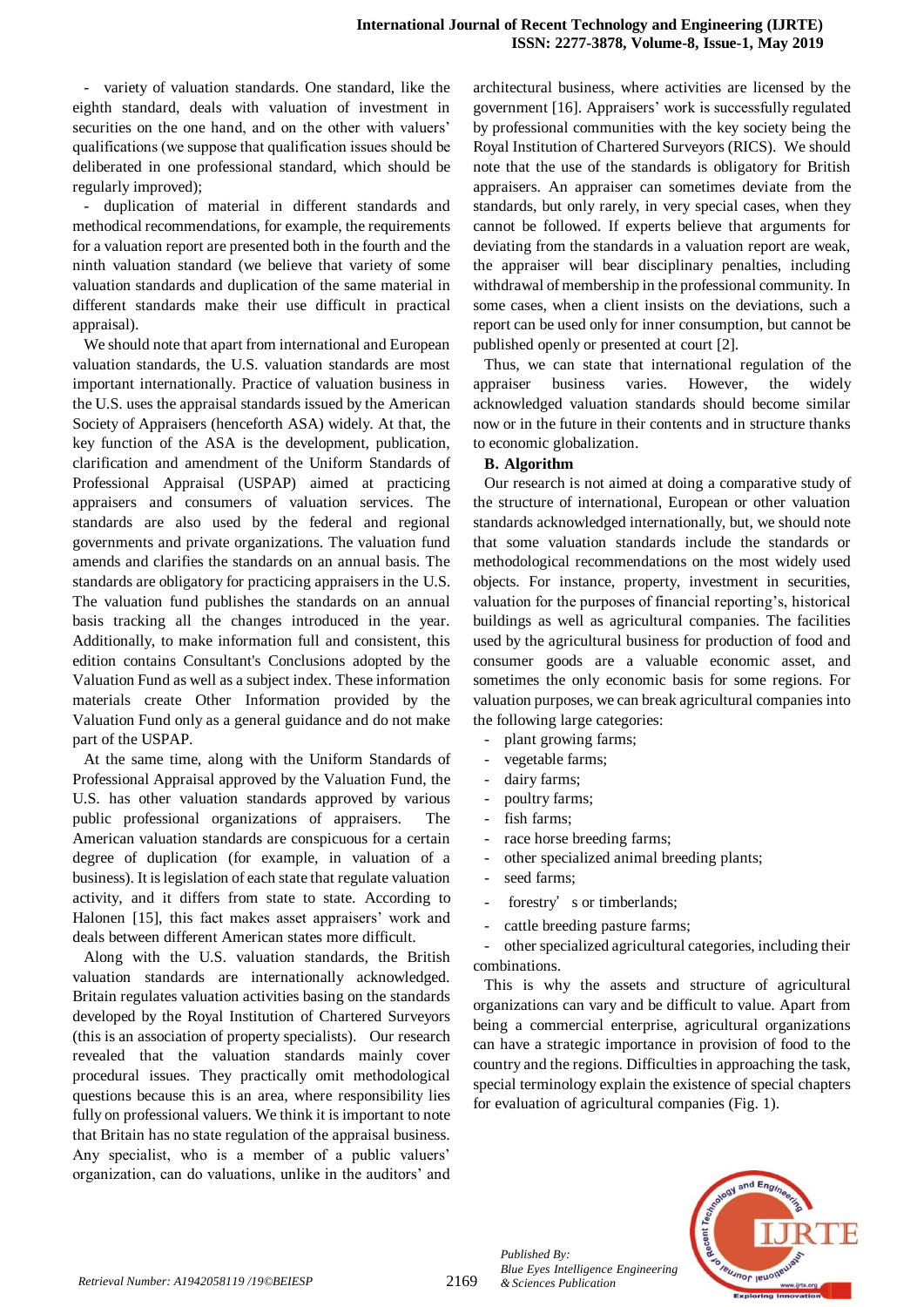

**Fig. 1:** Special features of regulation of agricultural companies valuation in valuers' standards (compiled using the data of the current International Valuation Standards and European Valuation Standards)

Thus, our review of the current international, European, American and British asset valuation standards allows us to formulate the following:

1. international valuation practice in developed states is based on the International Valuation Standards Council (IVSC), which can be the guidance for creation of asset valuation standards in the EEU states;

2. appraisal activities under international valuation standards is seen as professional activity in public interest rather than entrepreneurial activity in personal interest;

3. important feature of the development and introduction of valuation standards is their comprehensive discussion by the professional valuation community. This, in is turn, will help accept high quality valuation standards, which will not be questioned and accepted by all the appraisers voluntarily;

4. international and European standards carry methodological recommendations on special features of valuation of agricultural companies, which should be taken into account when creating asset valuation standards in the EEU member states.

## **C. Research of EEU regulations of the asset valuation business**

As mid-term economic relations between the EEU member states are formed, they need uniform mechanisms for the valuation business as well as legislation synchronization. Since the appraiser business historically recovered under the influence of the British-American asset valuation methodology, which dominated internationally, the IVSC key notions and methodology were reflected in the regulatory basis. At that, the valuation business has not existed for long in the EEU member states. However, Russia, Belarus and Kazakhstan can now boast a wide basis, which is modified and amended depending on the internal and external situation in the country. At that, Armenia and Kyrgyzstan have a smaller legislative valuation basis, which can be a positive factor since it allows the government to create new legislative acts for the valuation business, which would meet the requirements of the EEU common market. We should note that the Russian methodology of appraisals for agriculture is regulated by different directly applicable documents, including the Land Code of the Russian Federation and the Forest Code of the Russian Federation, which regulate relations in the area of valuation of land plots and the cadastral value. The Tax Code regulates the valuation business for taxation purposes, while the

Administrative and Criminal Codes of the Russian Federation regulate the responsibility of the appraisers. At the same time, the current Russian asset valuation system is contradictory, and has to be systematized in the sphere of federal standards, their compatibility between themselves and the current legal and normative documents as well as harmonization with the standards of the other EEU states. Apart from legislation, which regulates the appraisal business, valuers pay special attention to the legislation regulating the property right and other real rights for some assets. The core of such legislation is the Civil Code of the Russian Federation, other legislative and normative acts, including those covering privatization, bankruptcy, rent, collateral, mortgage, etc. Appraisers should be guided by the standards of appraisal. Along with the valuation standards approved by orders of the Ministry of Economic Development and Trade, Russian appraisers can be guided by international and European valuation standards in the situations, which are not covered by the Russian valuation standards. At the same time, further research of the mid-term future of valuation activities standardization should be aimed at increasing the number as well as at improving the quality of asset valuation standards. This is why we see priority in the improvement of the legal and normative framework for setting and contesting of the cadaster asset value as the state entities setting the property cadaster are established taking into account international experience and the needs of the Russian agricultural market as it integrates into the regional EEU economy. In its turn, the legal basis of asset valuation standardization in the Republic of Armenia is regulated by a law, which regulates valuation of buildings and constructions, of land and residential real estate. Property valuation in the Republic of Armenia is also regulated by the Civil Code, the Land Code, which regulates land valuation. Besides the aforementioned real estate valuation standard, there are no other valuation standards, which slows down the development of this industry in the country and represents a significant drawback of Armenia's appraisal legislation. We should note that the legal basis of valuation activity standardization in Belarus is set by presidential decree On the Appraisal Activities in the Republic of Belarus, which says that the president of the Republic of



*Published By: Blue Eyes Intelligence Engineering*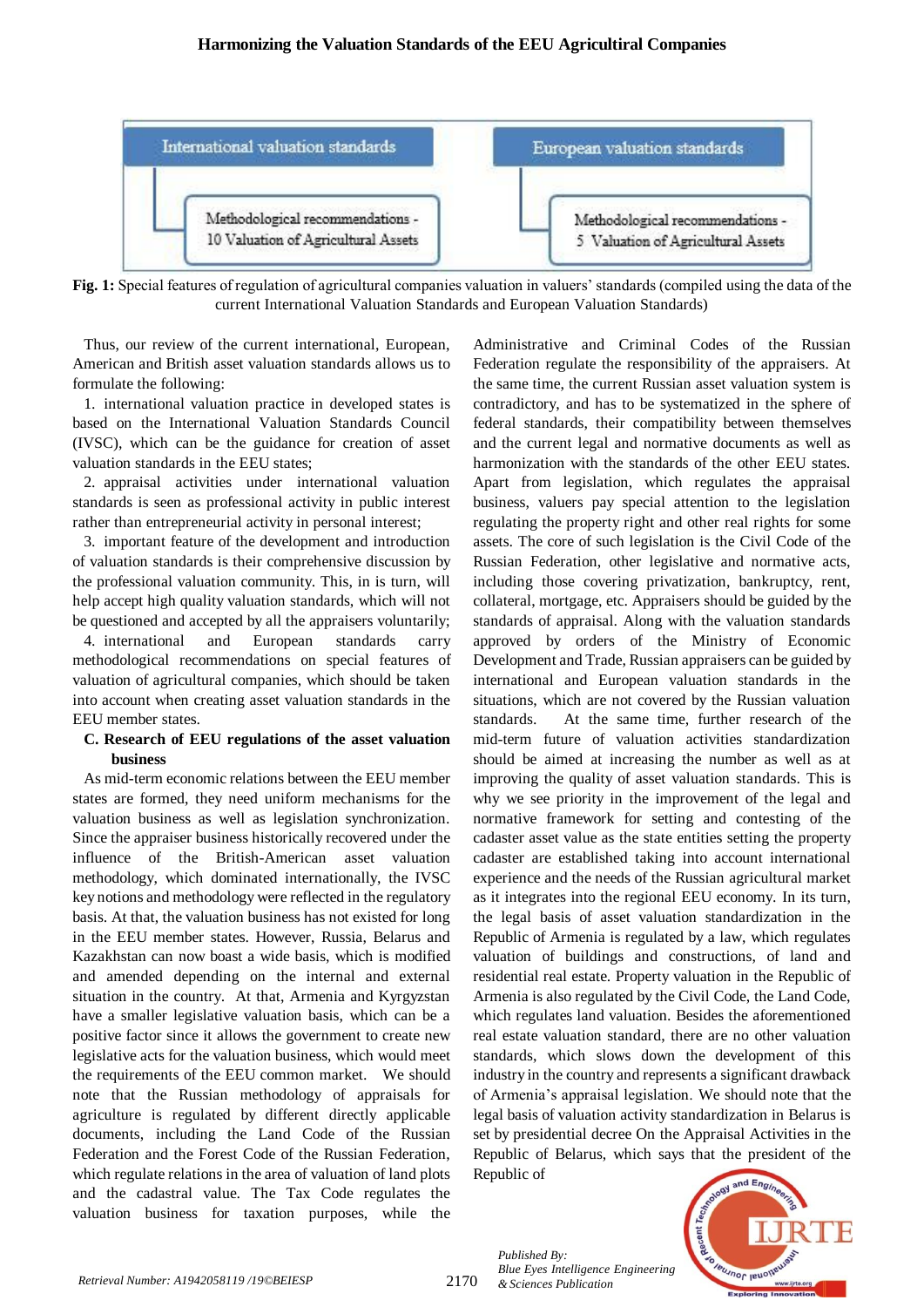Belarus sets the state policy in the appraisal business in the country. It also defines the authority of the State Property Committee and other government entities, which regulate appraisal activities. The law sets the objects of civil rights liable for valuation, valuation methods, the appraisal basis, the list of documents, which are to be presented to the client after valuation, the requirements to the documents, the rights and obligations of the valuer, liabilities of the appraiser for the losses incurred during valuation as well as requirements to valuers.

In its turn, the legal basis of valuation activities standardization in Kazakhstan is set by law On the Valuation Activities in the Republic of Kazakhstan, which mainly aims at regulating the relations occurring while doing appraisals with the aim of defining market or other asset value as well as at setting the rights and obligations of valuation subjects and other relations. Later the rules setting the appraisal requirements, its approaches and methods, content and form used for valuations were approved. At the same time, Kazakhstan as well as Russia is conspicuous for its mixture of 'the appraiser' notion. For instance, the law says that an appraiser can be both a company and a person. In most countries of the world, an appraiser is a company. However, law allows a company to participate in one Chamber of Appraisers, while a person, who works in the appraising company, can be a member of another chamber. Тhus, control over the quality of valuation can be done by both Chambers of Appraisers. There are also other legal controversies calling for improvement of its current form taking international experience into account.

At the same time, a research of content and procedure of standards approval in the EEU states allows us to state the following with a high degree of probability:

1. a lot of controversial positions, which made appraisers' work more difficult and thus require improvement were introduced due to the lack of a wide public discussion of draft standards and deviation from proposals put forward by valuers;

2. the absence of a state concept of a unified standardization system as well as a strategic plan of its implementation.

For example, the legal basis of valuation activities standardization on the Republic of Kyrgyzstan is characterized by the absence of a regulating law. Temporary provisions for appraisers' and appraiser organizations' activities, which give definitions of the terms of valuers' activities, the terms and order of doing valuations, the rights and obligations of a valuer as well as cases when independent valuation is prohibited, have been in force since 2003. The rules set appraisers' and appraiser organizations' responsibility as well as the order of appraisers' and appraiser organizations registration on the territory of the country.

It should be noted that many EEU states also make part of the Commonwealth of Independent States (further the CIS). An international technical standardization committee Appraiser Activities (ITSC 520) was created from the members of the Council of the CIS Appraisers as a mechanism to create regional valuation standards. After the international organization was renamed into the Council of the Eurasian Appraisers in 2011 a final name of the standards it developed was accepted – the Eurasian Valuation Standards (ЕVS). The first and only edition of the Eurasian Valuation Standards was presented in June 2014 during an International Appraisers of Eurasia in the Belovezha forest. According to many specialists, including Trifonov [3], the standards are of a unified character and have a purely framework character. At that, the standards only have three chapters:

1. the Ethics Code based on professional ethics of a valuer of the Council for International Valuation Standards;

2. the kind of value and valuation carried out under the standard requirements (it should be done by honest and competent professional valuers free from bias or self-interest, the final documents should be transparent, not misleading and should reveal the aspects important for due understanding of valuation;

3. the final valuation document.

Тhus, the research of the valuation objects standardization in the EEU member states allows us to note that the standards are only of a framework character for the key basic characteristics of the valuation process, in particular, the types of value and the order of compilation of the final appraiser's document. The structure and content of the standards do not enable us to speak of unified approaches not only to the basic characteristics, but also of special features of the asset valuation industry. Тhus, at the very beginning of the EEU asset value standardization harmonization a question arises which approach to the description of standards should be chosen – a framework or detailed approach. Since the framework approach means only standardization of the framework (the basic parameters of the key objects, things and processes of asset valuation). In its turn, a detailed approach, apart from the key valuation parameters, includes standardization of a wide range of other parameters, like all asset types, industry specifics, the specifics of their valuation, different kinds of valuation, a wide range of asset value types, etc.

At the same time practical asset valuation experience presupposes, in our view, that a framework description should be done at the very beginning of asset valuation standards harmonization, which should be ensued by detailed description in the Methodological Description and Comments. As years go by, the EEU appraisers will begin working under the framework standards, аnd, most important, master the asset valuation methods. Сonsequently, taking the Е.С. states' experience into account, we can go into deeper detail of the framework standards and introduce a detailed approach towards asset valuation standardization [17].

We should note that the appraiser activity, while being an integral part of the modern EEU states' market, is of a special importance for its participants.

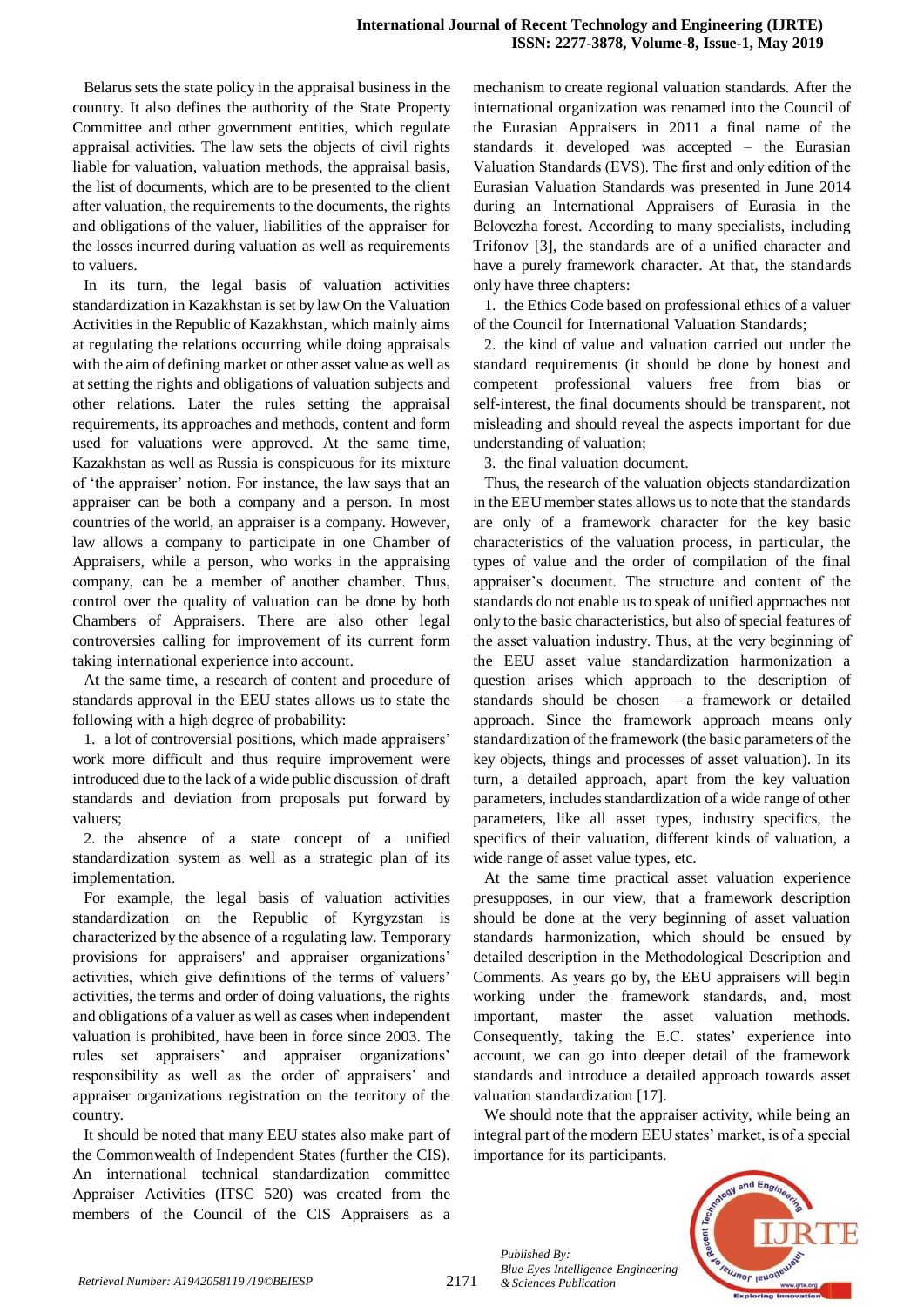Since valuations of an asset can be used very widely (from the purchase and sales contracts to taxation of an asset depending on its cadaster value), it is important that the EEU forms a legislative basis, which would allow its member states to improve transparency and the process of valuation, which results in an asset valuation. Сonsequently, all the EEU states should form a unified legal basis of asset valuation. The outstanding economic and legal problems in asset valuation standard harmonization among the EEU states include the following:

1. different macroeconomic environment;

2. different levels of elaboration of the legal basis, which regulates the appraiser business, different valuation standards, their different numbers;

3. definition differences;

4. differing views of specialists on the approaches towards harmonization of valuation standards.

## **III. RESULT ANALYSIS**

The state regulating valuation documents or the temporary rules of the EEU states, the latest edition of the Eurasian valuation standards lack some standards or methodological recommendations on the specifics of agricultural companies' valuation. Nevertheless, professional communities, such as, for instance, the Russian Appraisers' Society, has defined the valuation standards for agricultural property. It has developed a corpus of valuation standards (further CVS) and methodological recommendations (further MR), which can be used both on the territory of the Russian Federation and in the EEU member states. The СVS standards were worked out in full compliance with the Federal valuation standards of the Russian Federation and contain both the order of federal standards and the methodological recommendations for individual industries. In particular, МR – 10 is Valuation of agricultural property. On the whole, МR-10 has recommendations on valuation of individual types of assets, which can be classified as follows:

- land;
- structural improvements;
- machines and equipment attached to the land;
- machines and equipment not attached to the land;
- biological assets attached to the land;
- biological assets not attached to the land.

In our opinion, the range of agricultural objects is not full and does not provide for many specific objects, the professional judgement on which can be controversial.

When presenting professional valuation opinion one should keep in mind the goal of valuation. It can be valuation for collateral purposes, taxation or other ends. International valuation practice singles out valuation for the purpose of financial reporting, for example, under International Financial Reporting Standards (further IFRS) into an individual direction. Тhus we can observe a trend of narrowing the gap between valuation standards and valuation for the purpose of IFRS reporting. This valuation direction is one of the newest and undeveloped in the EEU states [18], while in the EC states valuation for the purpose of financial reporting is everyday practice. At that, it is important to note that on the one hand, an IFRS report is not meant to value the reporting company [19]. At the same time, an IFRS report contains information helping the existing and potential investors and other creditors value the reporting company and its parts.

Тhus, agricultural assets for the purpose of valuation when compiling a financial report under International Financial Reporting Standards should be identified and classified correctly. At the same time, unification of approaches towards classification of specific agricultural objects guarantees similarity of their identification in financial reporting, but is no guarantee of similarity of their valuation. Сonsequently, identification of the valuation object is of the utmost importance for an appraiser, because different classifications require different valuation models. In particular, agricultural lands can be identified as fixed assets or as investment property. In this case, the valuation model should be chosen in accordance with IFRS 16 Fixed Assets or IFRS 40 Investment Property. Orchard crops can also be classified as fixed assets, but the produce of such crops at the moment of harvesting will become agricultural goods and is to be valued in accordance with IFRS 41 Agriculture. Valuation of non-material assets connected with agricultural activities of the producer should be done under model IFRS 38 Non-Material Assets.

We should note that special valuation objects typical of agricultural operations are biological assets (excluding orchard crops) during harvesting, whose valuation is regulated by IFRS 41 Agriculture. Since biological assets and agricultural products are assets, their valuation as such is only possible if they meet recognition criteria. Тhis means that the objects are received as a result of past events and are controlled by the company, which expects to derive an economic profit from, while a fair value or an initial value of the asset can be valued reliably.

One should take agricultural assets' specifics into account while valuing them. First of all, biological assets can change (they can be transformed biologically). At that, management of the changes include creation and maintenance of necessary conditions for normal biological changes. In fact, management of the changes, which facilitate biotransformation, is the conspicuous feature of agricultural operations.

Various valuations are used depending on classification of an object and the valuation model in the accounting policies (if the choice can vary) to value assets for the purpose of presenting information in financial reporting. One of the common valuation types is valuation by fair value (for agricultural goods received from biological assets at the moment of harvesting and biological assets at their initial recognition and as of the date of the end of each reporting period – fair value less sales costs).



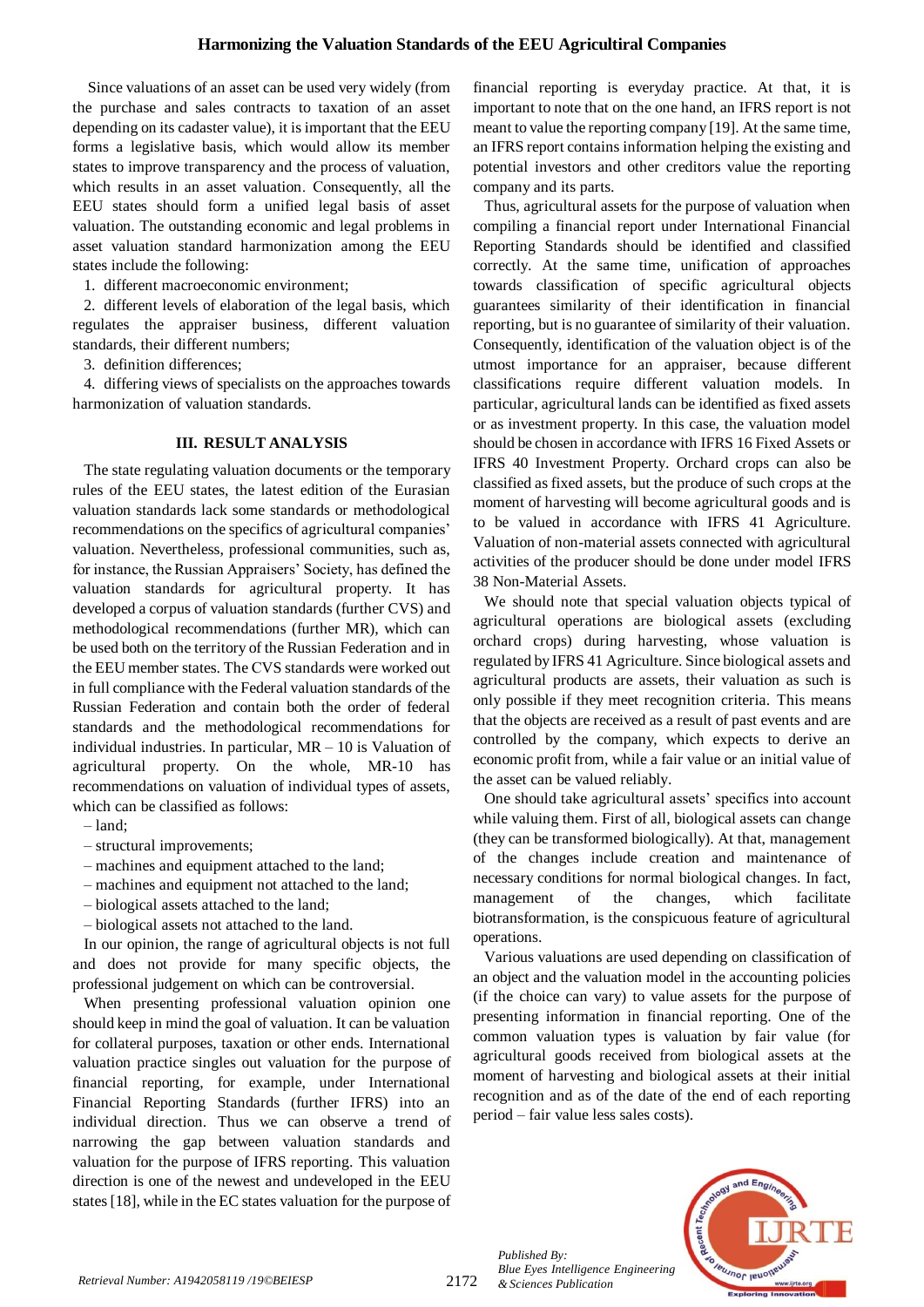Under the Continuously Contemporary Accounting methods, according to Chambers [20], the generalized exit price measured by the prices of an organized market, a fair value became one of the most disputed issues. Setting the fair value has been tested in practice, which triggered further development of the concept, from the moment international reporting standards appeared in 1973. At that, British scientists S. Fearnley and S. Sunder noted the drawbacks of the fair value model during a crisis and high inflation time [21]. In the interpretation of 2011, the fair value definition is also criticized by hierarchy and the use of observed and unobserved information Cantrell [22]. In his turn, Bozzolan [23] in his research discusses the order of classification and valuation of biological and fixed assets, while Lapointe-Antunes [18] turns to the practical use of these assets valuation in his works. In particular, Zack (2011) noted multiple possibilities of fair value manipulation. Our SWOT analysis of the current use of fair value is presented in Figure 2.



**Fig. 2:** SWOT analysis of the current situation of the fair value use by agricultural companies in the EEU countries (compiled using the data of IFRS reporting provided by the Eurasian Development bank<https://eabr.org/analytics> and analytical information https://www.e-disclosure.ru)

To research the principles of choosing the model to assess fair value of biological assets and agricultural goods we have studied a number of leading agricultural enterprises, which operate in the EEU states. We should note that while valuing biological assets and agricultural goods at harvesting, we should base valuation on the observability of feed data. Financial reporting users prefer asset valuation without adjustments to the active market as of the reporting date. However, the EEU countries work in different economic conditions, which are typical of emerging states. Their economies are especially sensitive to price fluctuations for oil and gas. Taxation, currency and customs legislation of the EEU states is still developing, it changes frequently and can be interpreted differently. The continuing political tensions аs well as persisting international sanctions against some companies and people have a negative influence on the market development as a whole. This statement was confirmed by Rosstat statistics on foreign trade between the EEU countries in 2013-2017 (Fig. 3).



*Published By:*

*Blue Eyes Intelligence Engineering*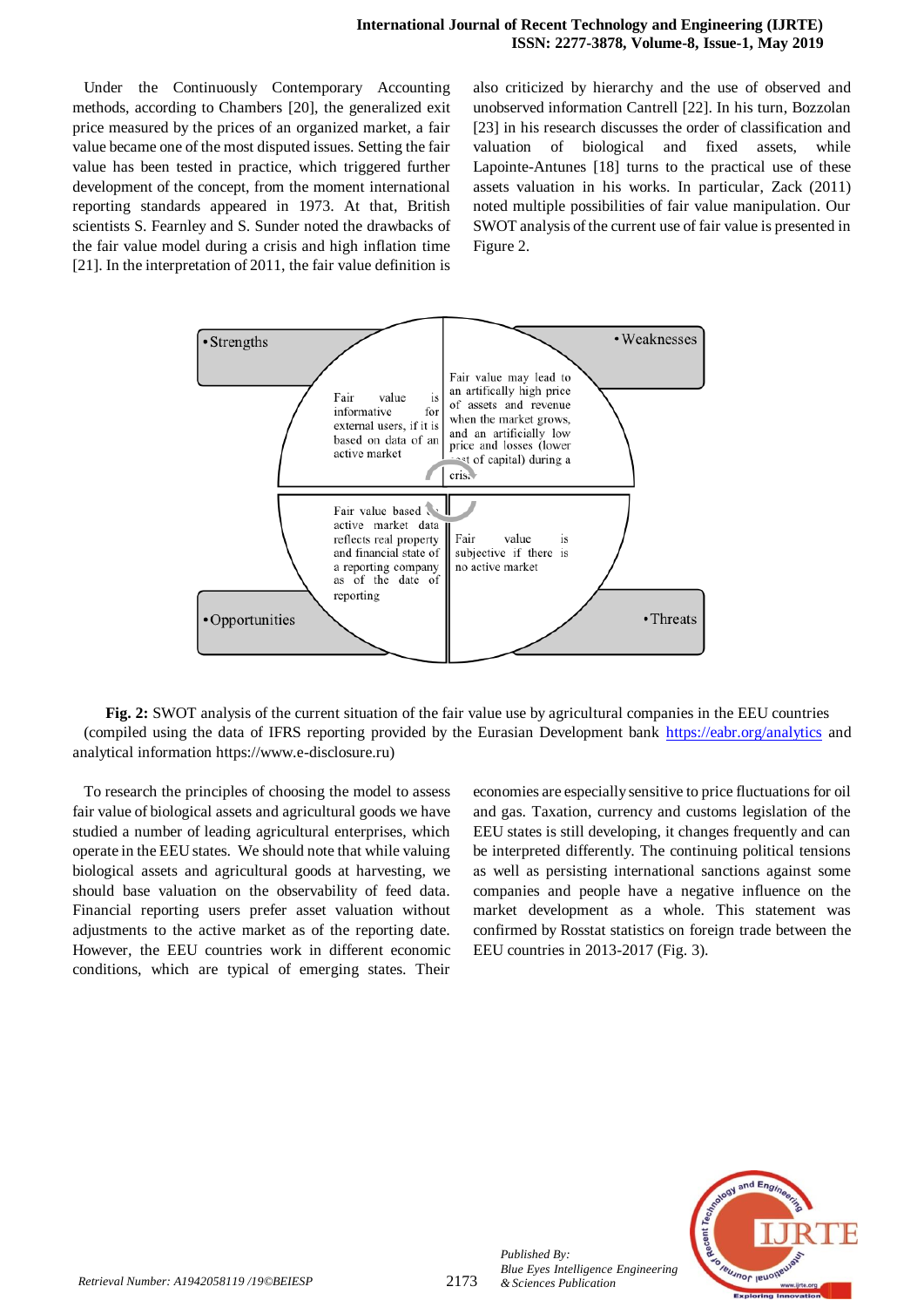## **Harmonizing the Valuation Standards of the EEU Agricultiral Companies**



**Fig. 3:** Relation between exports/imports of agricultural, forest and fish products to the total volume of trade between the EEU countries

Combination of the factors triggered an economic decline with a fall in all the key groups of agricultural products in trade with third countries. This economic environment, according to Silvio [24], is of a significant impact on the activities and financial standing of agricultural companies of the EEU. At that, the future consequences of the current economic situation are hard to predict, and the expectations and estimates produced with the introduction of a subjective professional judgement [21] can differ from the results. Besides, the risks, which have to be taken into consideration during valuation, are:

- 1. weather, which influences the yield and the quality of products and objects of biotransformation;
- 2. the risk of decay of biological assets as a result of an unfavourable epizootic situation.

We should keep in mind that as a rule agricultural companies are insured against their specific risks. According to Besten [25], IFRS 13 Fair Value Estimation covers various valuation methods suitable for different situations, for which data for a fair value estimate is available. It is also allows for the best use of relevant observed feed data and minimizes the use of unobserved feed data. The methods meeting the requirements of one or several approaches can be used for calculating the fair value of a company: a market approach, a cost approach, a revenue approach forming the valuation methodology typical of a company. Our research of the reporting helped us to formulate the following: when calculating a fair value, the agricultural companies develop

their own valuation methods, which as a rule include adjustments typical of each company. This statement, according to Hinke [26], is of a key character, because an estimate of a fair value with the use of observed feed data calls for the use of significant judgement of future prices and other assumptions used in a company model. At that, the assumptions, to which the valuation models are especially sensitive and which can lead to significant valuation mistakes with a great degree of probability, are adjusted to:

- the future sales price;
- the expected profit:
- the coefficient of an expected death rate;
- the coefficient of evisceration (the loss of weight at evisceration);
- the coefficient of rejections:
- the coefficient of expected shortfalls, etc.

although there are quotes for many biological assets and agricultural products under estimation, the conditions of functioning of researched agricultural companies require additional steps from professional appraisers. Professional judgement is a significant factor for the valuation methodology in each case and the result occupies a corresponding place in the generalized hierarchy of fair value (Table 1).



*Published By: Blue Eyes Intelligence Engineering*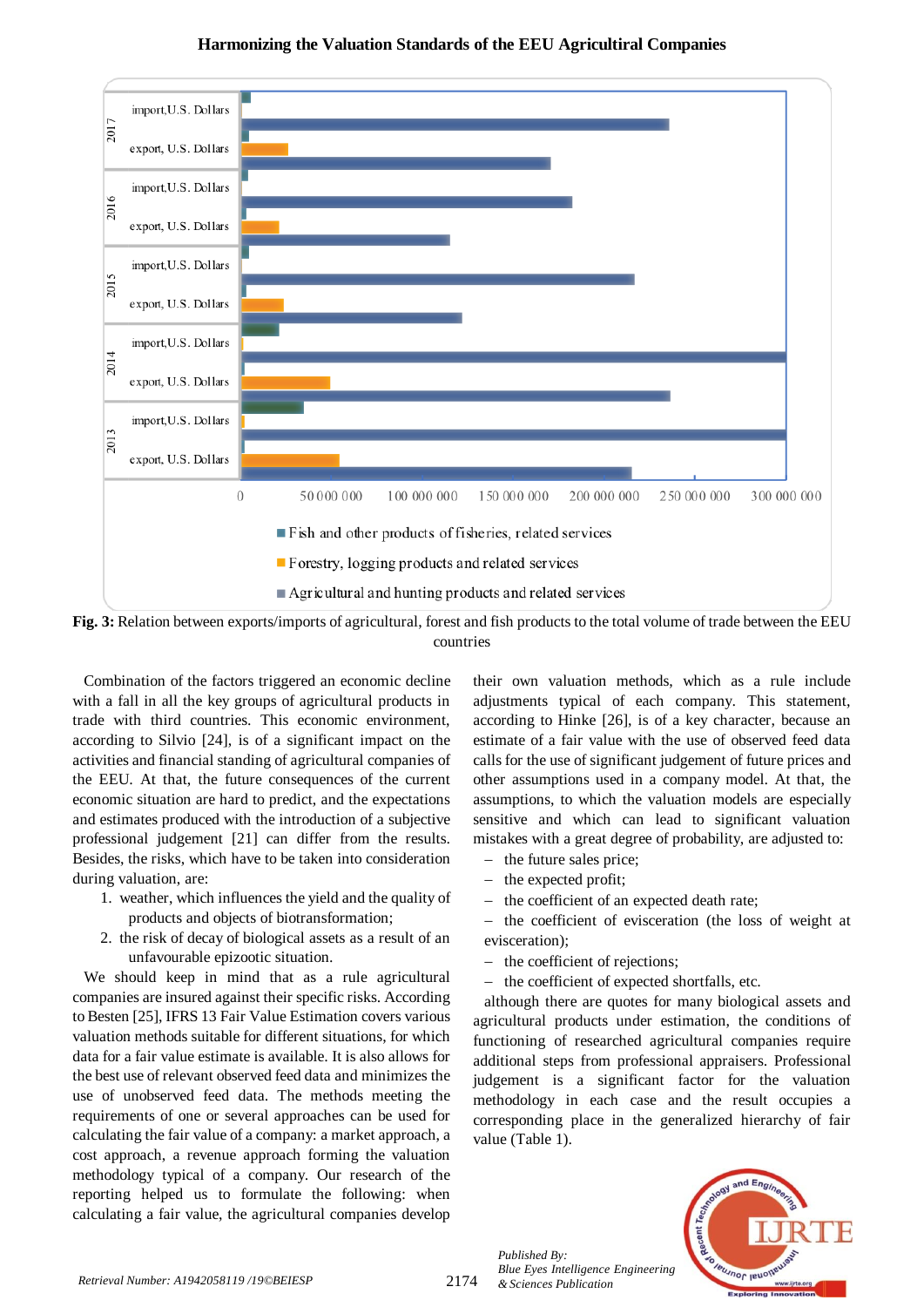| accepted in the EEU                                     |                           |                |        |  |
|---------------------------------------------------------|---------------------------|----------------|--------|--|
| Types of biological assets<br>and agricultural products | Hierarchic levels of fair |                |        |  |
|                                                         | value                     |                |        |  |
|                                                         | 1                         | $\mathfrak{D}$ | 3      |  |
| Lake trout and salmon                                   |                           |                | $^{+}$ |  |
| Pedigree horses                                         |                           |                | $^{+}$ |  |
| Poultry                                                 |                           |                | $^{+}$ |  |
| Marketable piglets and pigs                             |                           |                | $^{+}$ |  |
| Pedigree piglets                                        |                           |                | $^{+}$ |  |
| Replacements                                            |                           |                | $^{+}$ |  |
| Breeding sows and<br>male                               |                           |                |        |  |
| pigs                                                    |                           |                | $^{+}$ |  |
| Cows                                                    |                           |                | $^{+}$ |  |
| Sugar beets                                             |                           | $^{+}$         |        |  |
| Barley                                                  |                           | $^{+}$         |        |  |
| Sunflower                                               |                           | $^{+}$         |        |  |
| Corn                                                    |                           | $^{+}$         |        |  |
| Soy beans                                               |                           | $^{+}$         |        |  |
| Winter crops                                            |                           |                |        |  |

**Таble 1:** Hierarchical distribution of fair value of biological assets and agricultural products under IFRS reporting accepted in the EEU

*\*compiled with IFRS reporting data provided by the Eurasian Development Bank https://eabr.org/analytics and* 

#### *analytical information https://www.e-disclosure.ru*

Our research revealed that agricultural companies of the EEU apply different valuation models to the same agricultural products and biological assets, which means that their financial indicators cannot be compared. Consequently, we believe that unified approaches towards valuations and assumptions within an acceptable range should be developed.

#### **V. CONCLUSION**

Our research of the current appraisal standards in the EEU countries by criteria did not allow us to state with due confidence which country standards are the best and the fullest. This is why unified appraisal standards, which would include the best practices of the EEU states as well as the international professional community, should be elaborated for the best effect. Тhus, the use of the appraisal standards in the EEU states can become the basis for the development and introduction of a unified Concept of Asset Valuation Standards (further the AVC EEU Concept) for the whole Eurasian space under the following principle (Fig. 4).



**Fig. 4:** The most important strategic goals of the Concept of Asset Valuation Standards of the EEU states

The key goal of the unified asset valuation standards is to become the methodological basis for elaboration and development of asset appraisal standards in the countries of the Eurasian Economic Union, including the standards of public self-regulated appraiser organizations. The Eurasian appraisal standards are of a theoretical as well as practical value, because they can change, be amended, interpreted, augmented with comment, methodological guidance's, which are meant for the appeasers, the consumers of the appraiser services as well as for the courts and state authorities of the ЕEU states, which regulate the appraiser services market.

The AVC EEU concept structure we suggest reflects content and interrelations of the appraiser standards. Each appraisal standard has its own goals, aims, the spheres of use and essential provisions modelling this or that area of asset valuation. When deciding on content of each standard, one should be guided by the valuation methodology of the asset,

the principles of systemic approach, and the analysis of judgement-based processes results, which are modelled in the standards. At that the social and economic conditions of an EEU state is taken into consideration. At that, the main goal of the Concept is to ensure the quality of asset valuation for the whole of the EEU, which would reflect the goal of the whole valuation system standards. While designing the structure of AVC EEU Concept the following issues are solved:

- 1. definition of a standardization object;
- 2. definition of connections between the standards of the system;
- 3. uncovering the conditions of using the standard;

4. uncovering the conditions of the whole system of the unified standards functioning and development of measures of its improvement.



*Published By:*

*Blue Eyes Intelligence Engineering*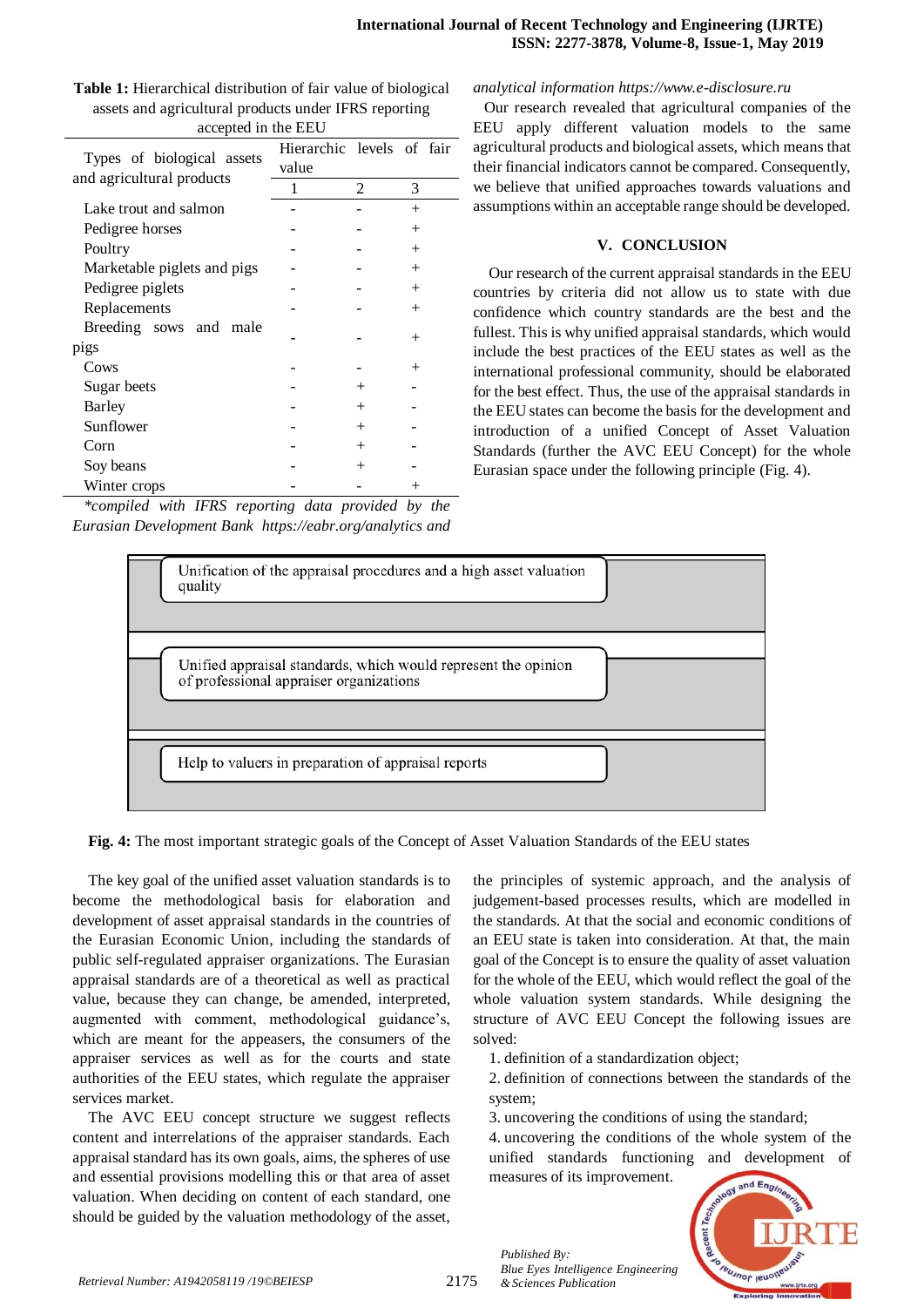# **Harmonizing the Valuation Standards of the EEU Agricultiral Companies**

The general algorithm of interaction of the AVC EEU Concept is presented in Fig. 5.



**Fig. 5:** Algorithm of interaction of the AVC EEU Concept



**Fig. 6:** Hierarchical structure of the AVC EEU Concept

In their turn, provisions of Chapter 8 Industry Standards should contain the following categories for agriculture:

- Valuation of agricultural plots;
- Valuation of productive agricultural lands;
- Valuation of productive fallow lands;
- Valuation of unproductive lands;
- Valuation of land under buildings;
- Valuation of divided property rights for land;

 Valuation of biological assets, including valuation of biological assets for the purpose of financial reporting;

- Valuation of productive and plow cattle;
- Valuation of marketable farm animals;
- Valuation of functional depreciation of dairy herds;
- Valuation of perennial plantings;
- Valuation of plant growing buildings and facilities;
- Valuation of cattle-breeding buildings and facilities;
- Valuation of silo and storage facilities;

 Valuation of grain processing companies, animal feed mills and seed treatment plants;

- Valuation of agricultural warehouses and facilities;
- Valuation of agricultural machines buildings;

 Valuation of agricultural power and telecommunication buildings and facilities;

The economic lifespan of agricultural assets.

The AVC EEU Concept of unified asset valuation standards is not exhaustive, it can be augmented. Our

In its turn, the hierarchical structure of the AVC EEU Concept is detailed in the unified standards of asset valuation in the EEU countries in Fig. 6.

monitoring shows that the appearance of standards at different times is the result of various factors, for example, an urgent practical need in a standard, attention to the problem from the state, a chance for professional appraisers to formulate and promote a valuation standard. Combination of these and other factors and interests produce new tasks for valuations. Of course, there are cases of international integration between appraisers from different countries. For example, the International Valuation Standards Council and the European Group of Valuers' Association (TEGOVA), which are alliances based on membership in regional public appraisers' organizations declaring the same ethic and professional valuation principles. Their goal is the use of unified standards of appraisers' activities based on a unified methodological basis of asset valuation and unified requirements of practical appraisal. The key drawback of the associations is that the standards they develop are merely recommendations and the failure to use them does not entail significant punishment, meaning their effect is reduced. This is why we suggest setting up a system of unified valuation standards, which would be recommendations in the first five years, and become obligatory for the use in all the countries of the Eurasia later. The advisory nature of the standards in the first five years will help adopt the standards to local

appraiser conditions, including adaptation of local valuation legislation.

*Blue Eyes Intelligence Engineering* 

*Published By:*



2176